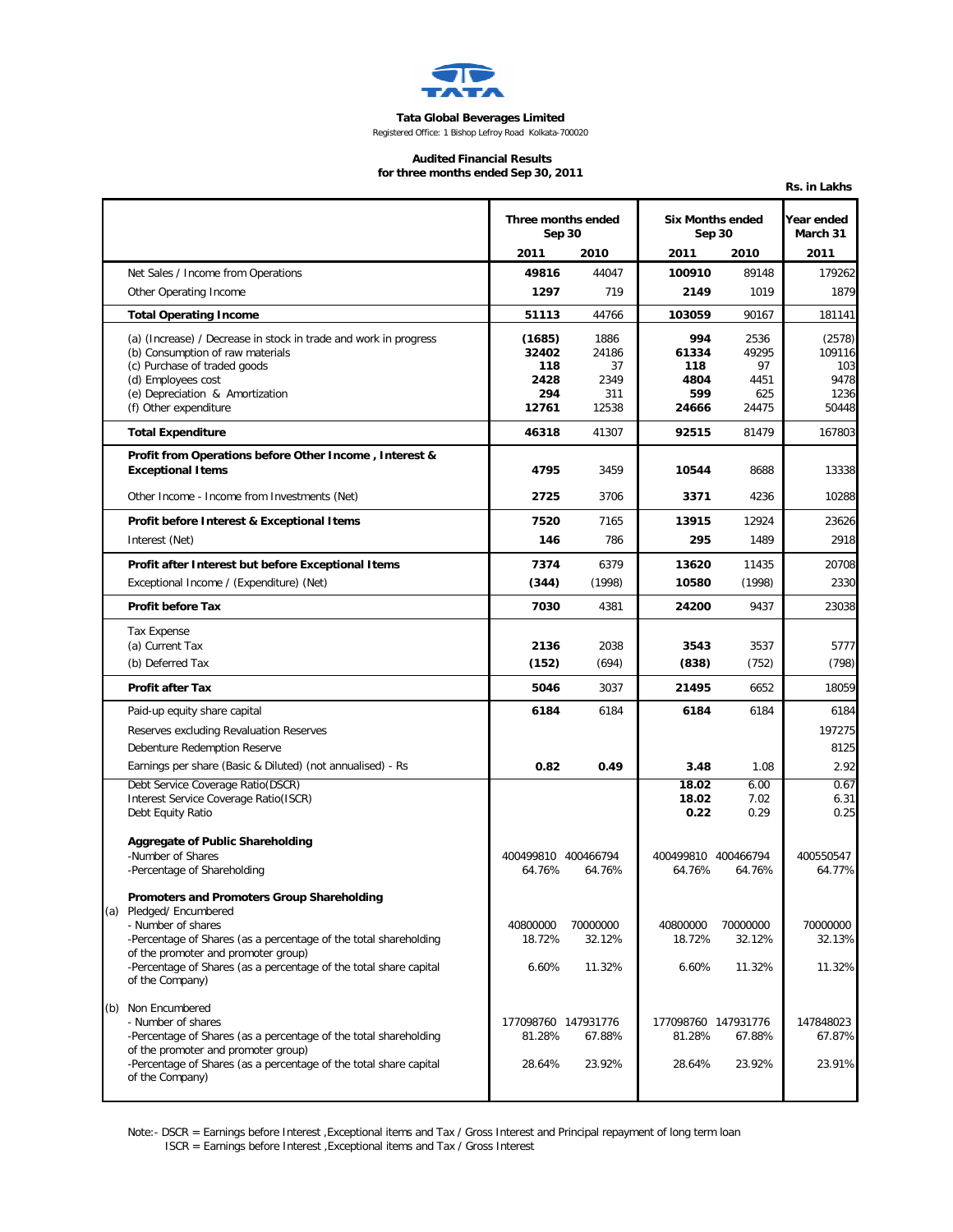## **Notes:**

- 1. Total Operating Income for the quarter at Rs 511.13 crores grew by 14% over the corresponding quarter of previous year driven primarily by improved performance in the Branded Tea operations.
- 2. Profit from Operations for the quarter at Rs 47.95 crores increased by 39% from the corresponding quarter of the previous year attributable to improvement in operations. The Profit before Tax at Rs 70.30 crores and the Profit after Tax at Rs 50.46 crores are also substantially higher compared to the corresponding quarter of the previous year driven by improvement in operations, lower interest charge, and favourable impact of exceptional items partly offset by lower investment income.
- 3. Exceptional items during the quarter represent costs on long term initiatives Rs. 2.73 crores, and estimated loss on discard of assets Rs. 0.71 crores.
- 4. Current tax for the half year is after considering MAT credit entitlement of Rs 10.09 crores.
- 5. Earnings per share (EPS) (basic and diluted) for the quarter of Rs. 0.82 is higher than Rs 0.49 reported for the corresponding quarter of the previous year mainly due to improved operating performance and the impact of exceptional items. Net of the impact of exceptional items, EPS (basic and diluted) for the current quarter is Rs. 0.85 as compared to Rs 0.71 for the corresponding quarter of the previous year.
- 6. The financial Results for the half year ended September 30, 2011 includes under Exceptional items Profit arising out of sale of non-core investments aggregating to Rs. 137.21 crores net of provision for future payment under contractual obligation of Rs 17.67 crores, estimated loss on discard of assets Rs 4.94 crores, provision for settlement of claims Rs 5.71 crores and costs on long term initiatives Rs 3.09 crores.
- 7. As the Company's activity falls within a single business segment, viz "Buying / Blending and Sale of tea in bulk and value added form" the disclosure requirements of Accounting Standard (AS-17) on "Segment Reporting" notified by the Companies (Accounting Standard) Rules 2006, are not applicable.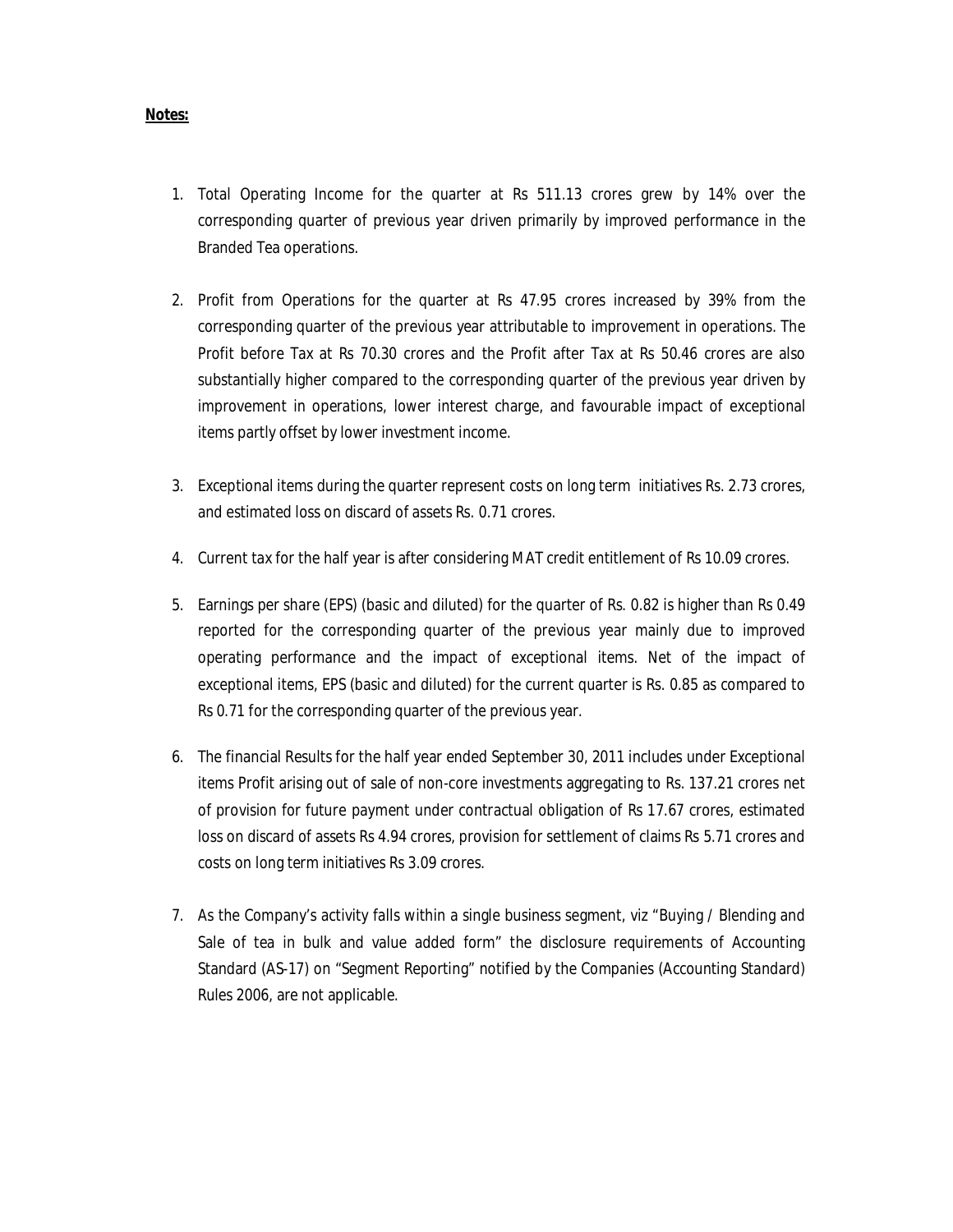- 8. The Company had no investor complaints pending resolution as on July 01, 2011. Ten investors' complaints were received during the three months ended September 30, 2011 and three were resolved during the period. There were seven investor complaints pending resolution as on September 30, 2011.
- 9. Statement of Assets and Liabilities as at September 30, 2011 along with comparatives is annexed.
- 10. Previous period's figures have been rearranged / regrouped to the extent necessary, to conform to the current period's figures.
- 11. The aforementioned results were reviewed by the Audit Committee of the Board on October 27, 2011 and subsequently taken on record by the Board of Directors at its meeting held on October 28, 2011. The statutory auditors of the company have audited these results.

Mumbai: October 28, 2011 **(Vice Chairman)**

 **R K Krishna Kumar**